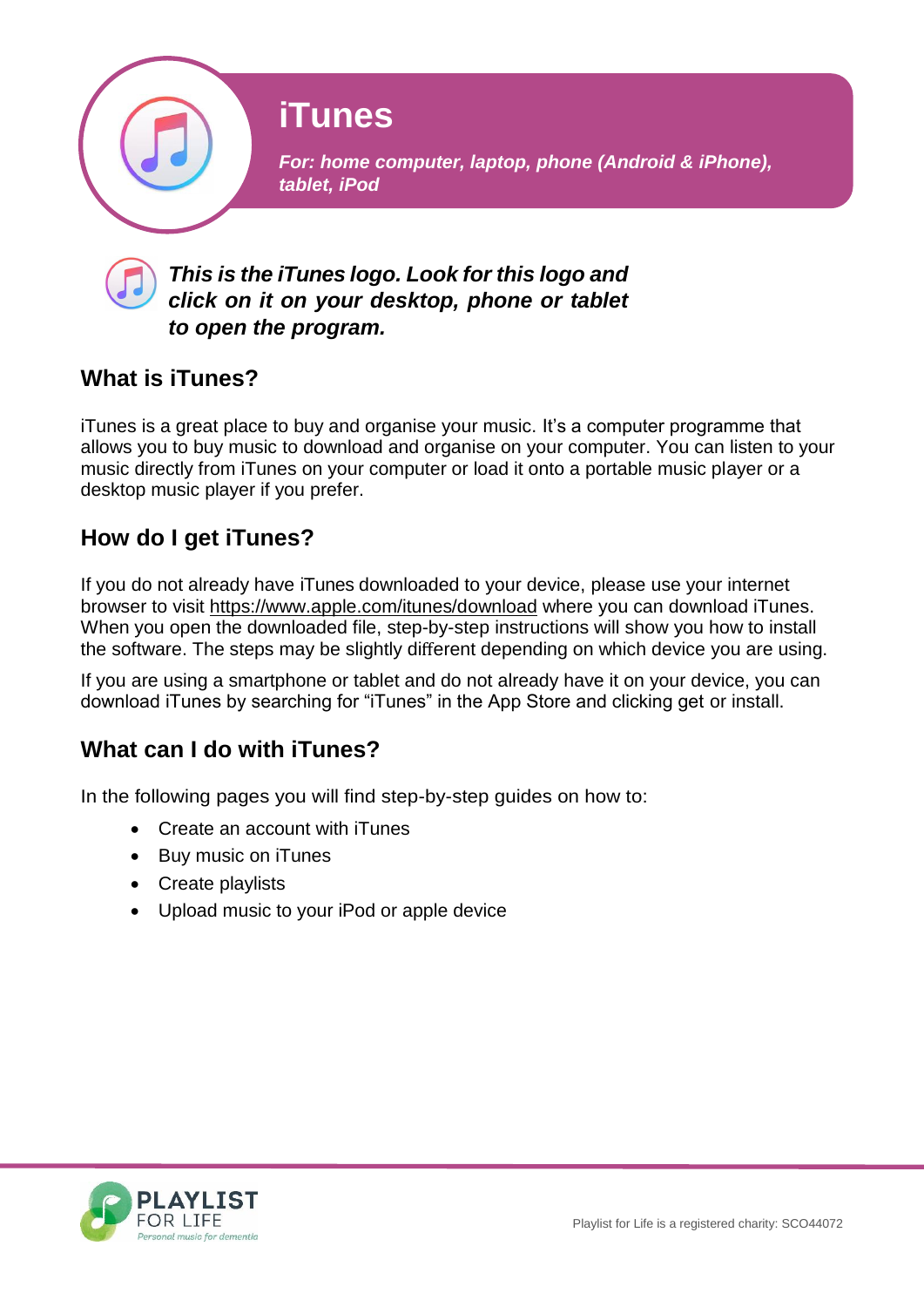#### **Creating an account on iTunes to buy music**

Before buying music, you will need to set up an account on iTunes or sign in if you already have one. Double click the iTunes logo  $(n)$  to launch the program.

Click the Account menu and select Sign In. If you already have an account, enter your username and password here. If you're creating a new iTunes account, click Create Apple ID.



2 Enter the email address you want to use for this account, create a secure password, answer security questions and enter your birthday. When you're done, click Continue.

| Title Ms.            |                                                                                                        |                        | You will not be charged until you make a purchase. |                                                                                                      |                    |
|----------------------|--------------------------------------------------------------------------------------------------------|------------------------|----------------------------------------------------|------------------------------------------------------------------------------------------------------|--------------------|
| First Name Jane      |                                                                                                        | Payment Method         | VISA COMPANY                                       | <b>P</b> PayPal <b>D</b><br>None                                                                     |                    |
| Surname Smith        |                                                                                                        |                        |                                                    |                                                                                                      |                    |
| Date of Birth 1      | $\bullet$<br>€ 1965<br>January                                                                         | Number                 | 1234 4321 1234 4321                                |                                                                                                      | <b>for</b>         |
|                      |                                                                                                        |                        | $\bullet$ / 2020<br>June                           | $\bullet$ 123                                                                                        |                    |
| Security Information |                                                                                                        |                        |                                                    |                                                                                                      |                    |
| Question 1           | What was the name of your first pet?                                                                   | <b>Billing Address</b> | Jane                                               | Smith                                                                                                |                    |
| Answer               | Samson                                                                                                 |                        | 1/2                                                |                                                                                                      |                    |
|                      |                                                                                                        |                        | 35 Bell Street                                     |                                                                                                      |                    |
| Question 2           | Who was your favourite singer or band in school?                                                       |                        | Optional                                           |                                                                                                      |                    |
| Answer               | Mick Jagger                                                                                            |                        | Glasgow                                            |                                                                                                      |                    |
| Question 3           |                                                                                                        |                        |                                                    |                                                                                                      |                    |
|                      | What is the name of the street where you grew up?                                                      |                        | Scotland<br>A12 3BC                                | United Kingdom                                                                                       |                    |
| Answer               | Duck Lane                                                                                              |                        | 073<br>1234 567                                    |                                                                                                      |                    |
|                      |                                                                                                        |                        |                                                    |                                                                                                      |                    |
|                      | Subscribe to Apple emails   2 Subscribe to messages from Apple and stay up to date on the latest news, |                        |                                                    | Apple uses industry-standard encryption to protect the confidentiality of your personal information. |                    |
|                      | software, products and services from Apple.                                                            |                        |                                                    |                                                                                                      |                    |
|                      |                                                                                                        | Go Back                |                                                    |                                                                                                      | Continue<br>Cancel |
| Go Back              | Continue<br>Cancel                                                                                     |                        |                                                    |                                                                                                      |                    |
|                      |                                                                                                        |                        |                                                    |                                                                                                      |                    |

3 You will be asked to enter the payment method you wish to use each time you make a purchase at the iTunes Store. Enter the details from your credit or debit card then click continue and you'll have your Apple ID set up and ready to use!

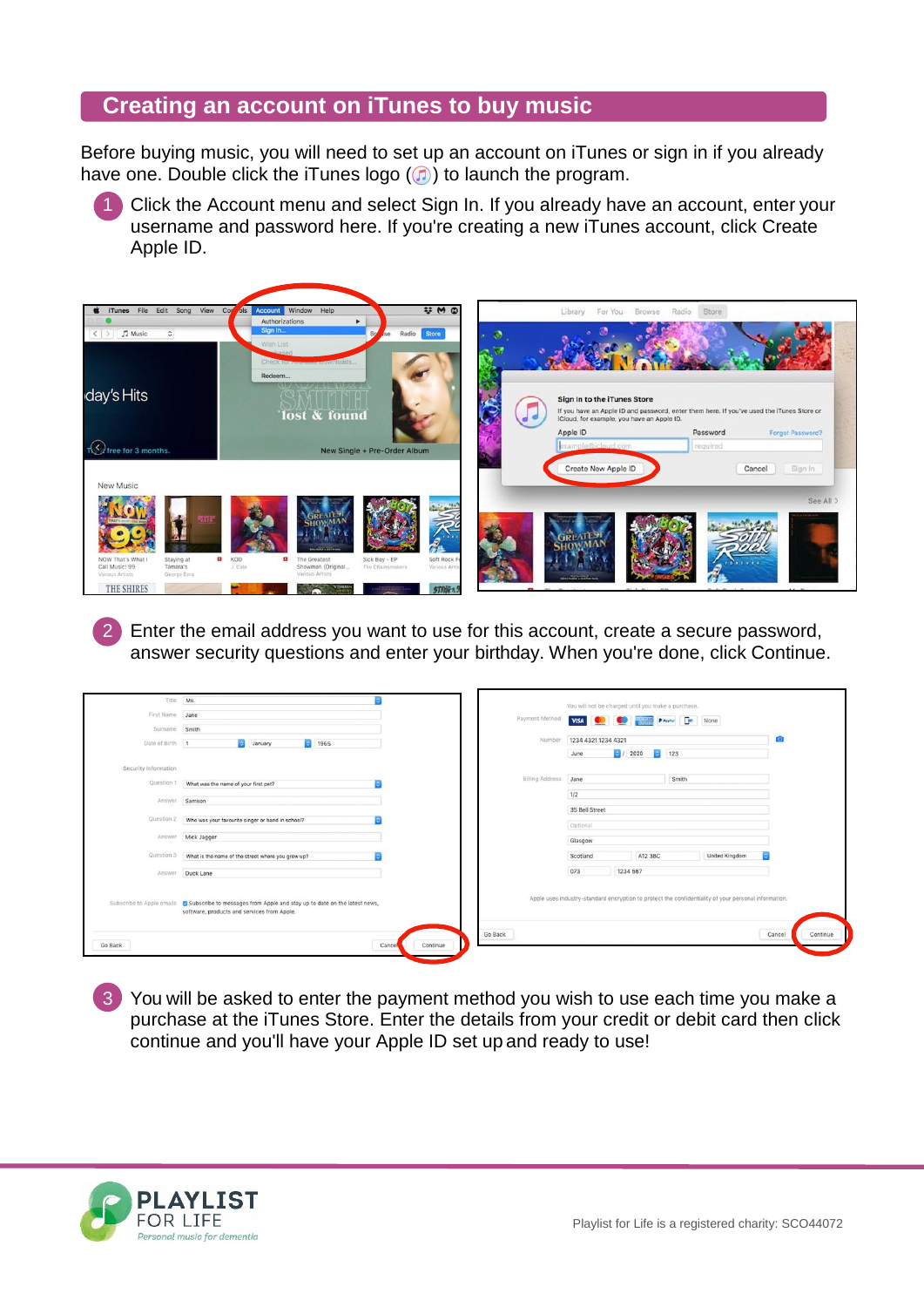#### **Buying music on iTunes**

Before making your purchase on the iTunes store, ensure you are online and that your internet connection is strong.

1 Enter the name of the artist, album, or song in the search box in the top right corner and click enter. You can include information about both the artist and song title to have a better chance of finding the version you want.

| NAME |                                                           |                                   |                                              |      |                        | See All >      | All                    |
|------|-----------------------------------------------------------|-----------------------------------|----------------------------------------------|------|------------------------|----------------|------------------------|
|      |                                                           | ARTIST                            | ALBUM                                        | TIME | POPULARITY             | PRICE          | Songs                  |
|      | These Boots Are Made for Walkin'                          | Nancy Sinatra                     | <b>Boots</b>                                 | 2:45 | <b>RINGER</b>          | $£0.79$ $\vee$ | Albums<br>Music Videos |
|      | orking                                                    | Jive Bunny                        | 100 Hits Jive Bunny                          | 1:22 | <b>Lating</b>          | <b>Lutous</b>  | Podcasts               |
|      | These Boots Are Made for Walking                          | Claire Johnston                   | These Boots Are Made for<br>Walking - Single | 2:47 | <b>District State</b>  | $£0.99$ $\vee$ |                        |
|      | These Boots Are Made for Walking                          | The Strictly Come Dancing<br>Band | These Boots Are Made for<br>Walking - Single | 2:39 | <b>Experience</b>      | $E0.99$ $\sim$ |                        |
|      | These Boots Are Made for Walkin'<br>(Radio Edit)          | Jessica Simpson                   | These Boots Are Made for<br>Walkin' - Single | 3:40 |                        | $E0.99 \sim$   |                        |
|      | These Boots Are Made for Walking                          | Titilia                           | Best of Lounge Music                         | 2:59 | <b>During Co</b>       | $£0.79$ $\vee$ |                        |
| ு வ  | These Boots Are Made for Walking<br>(from Reservoir Dogs) | Honey Wilson                      | The Cult Movies of<br>Tarantino              | 2:22 | <b>The Community</b>   | $£0.79$ $\vee$ |                        |
|      | These Boots Are Made for Walking                          | <b>Billy Ray Cyrus</b>            | Some Gave All                                | 2:48 | <b>Expertise State</b> | £0.99 $\sim$   |                        |
|      | These Boots Are Made for Walking<br>(Live)                | Mary Coughlan                     | Live & Kicking                               | 4:23 | <b>Marketing</b>       | $£0.99$ $\vee$ |                        |
|      | These Boots Are Made for Walking<br>(Stereo)              | The Supremes                      | Soul Legends: Diana Ross &<br>The Supremes   | 2:28 | <b>TOWN TWO</b>        | $E0.99 -$      |                        |

In the results page you will see an list of songs which matched your terms. You can hear a short preview of each song by double clicking on the title. You can also see more results by clicking on "see all". Once you have found the song you are looking for, you can buy it by clicking on the price listed. You may be prompted to confirm your Apple ID and password to authorise your purchase. Your songs will start to download immediately and will take a few minutes each to download.

3 Click on "**Library"** near the top of the window to return to your music. Your songs should automatically appear here once they have finished downloading. You can view your songs in various ways by clicking on the headings Recently Added, Artists, Albums, or Songs which you will find in the menu bar on the left.



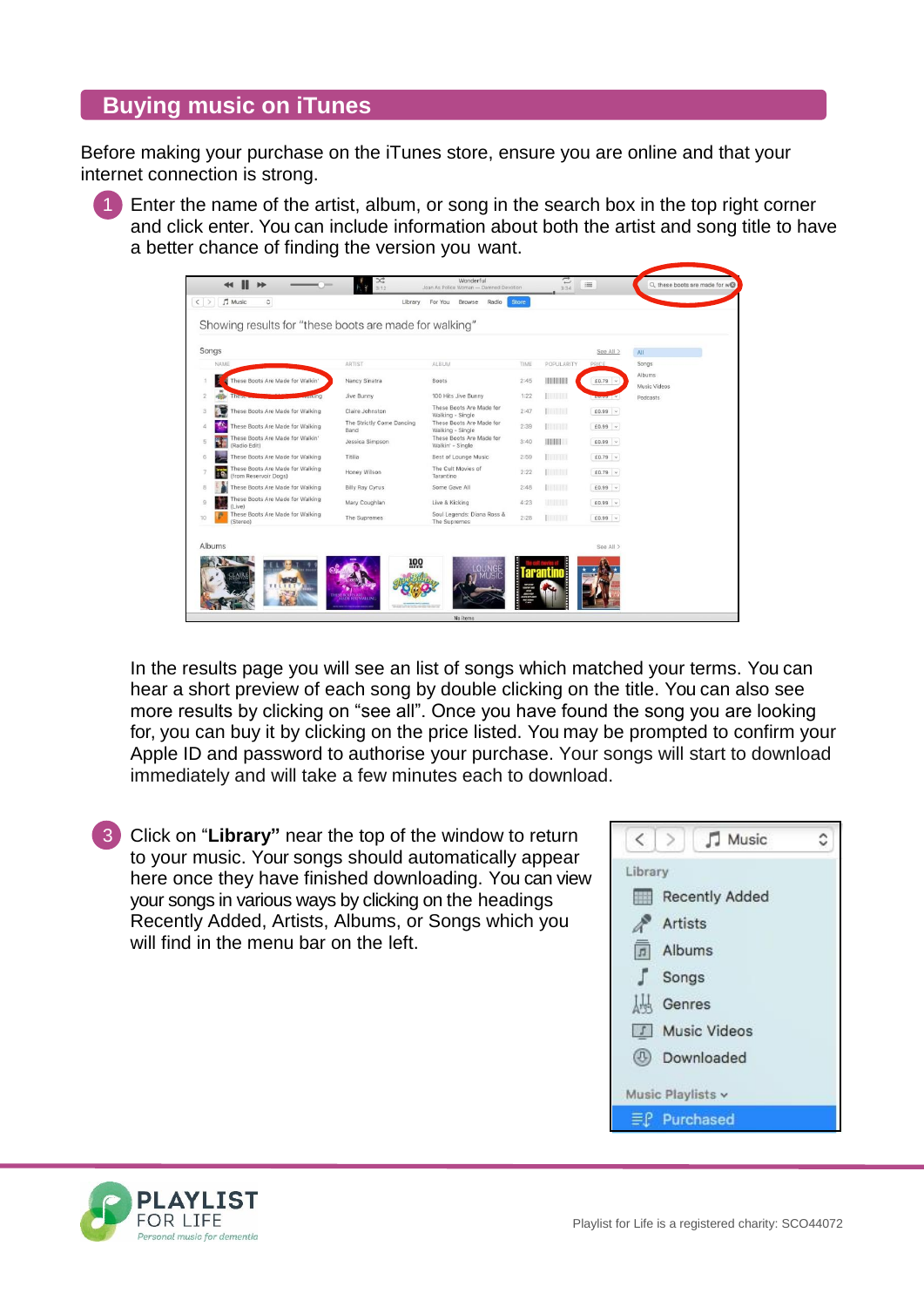#### **Making a playlist on iTunes**

To create a playlist, select file  $>$  new  $>$  new playlist from the sub menu



iTunes will suggest a default name for the playlist which you can change to something more meaningful to you. Then you can start adding music straight away. Open your playlist by selecting it in the left side menu bar, and search for the music from your library that you would like to use in the top right search bar. With your playlist open, you can add a song to your playlist by clicking and dragging the song from the results and dropping it into your playlist, or you can click the three dots to the right of the song results, hover over Add to Playlist, and select your playlist from the sub menu.

|                                          | <b>The Contract</b> |         | $\mathcal{L}$     |                       | $\mathrel{\mathop:}=$  |              | Q-these boots are made for                                                     |
|------------------------------------------|---------------------|---------|-------------------|-----------------------|------------------------|--------------|--------------------------------------------------------------------------------|
|                                          |                     | Library | For You<br>Browse | Radio<br>Store        |                        | In Library   | Store                                                                          |
|                                          |                     |         |                   |                       |                        |              | S Filter Mary's Music for "these boots ar                                      |
| <b>Sille</b><br>Holday<br><b>BORN TO</b> | <b>Mary's Music</b> |         |                   |                       | Songs                  |              |                                                                                |
|                                          | 2 songs · 8 minutes |         |                   |                       |                        |              | Add to Playlist                                                                |
|                                          | Jumpin' Jack Flash  |         |                   | Aretha Franklin       | Greatest Hits - Disc 2 | Thes<br>Nand | Play INCAL<br>Play Later<br><b>Create Station</b><br><b>Genius Suggestions</b> |
|                                          | He's Funny That Way |         |                   | <b>Billie Holiday</b> | Born To Love           | 2008         | Song Info<br>Love<br><b>Dislike</b><br><b>Uncheck Selection</b>                |
|                                          |                     |         |                   |                       |                        |              | Show Album in Library<br>Show in iTunes Store                                  |
|                                          |                     |         |                   |                       |                        |              | Copy                                                                           |
|                                          |                     |         |                   |                       |                        |              | Delete from Library                                                            |

3 You can play your playlist by double clicking on the first song in the list. You can rearrange songs by clicking and dragging them into the order you would like.